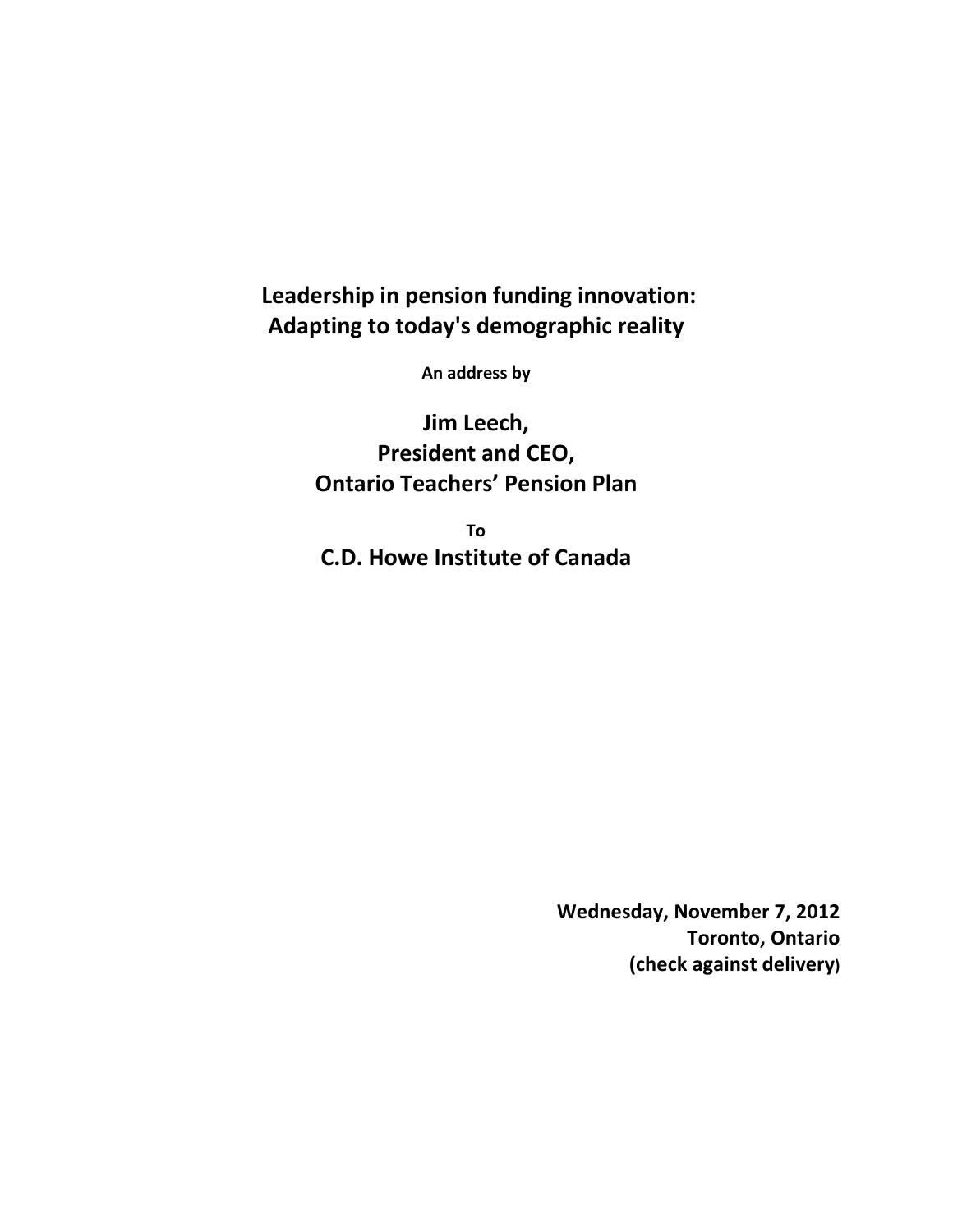Thank you, (xxx) and good afternoon everyone.

It is a pleasure to join you today, especially given the role the C.D. Howe has played in so many important Canadian accomplishments and firsts ‐ continental free trade, the deficit reductions of the 1970s and 1980s, the development of effective monetary policy, the reform of the Canadian and Quebec pension plans, lower and more competitive tax rates, and the development the Tax Free Saving Account. Research and tenacity have resulted in Canadian innovation. So perhaps I'm preaching to the converted, but that's what I'm here to talk to you about today: innovation in retirement financing that can help us as a society build a more solid foundation for the future.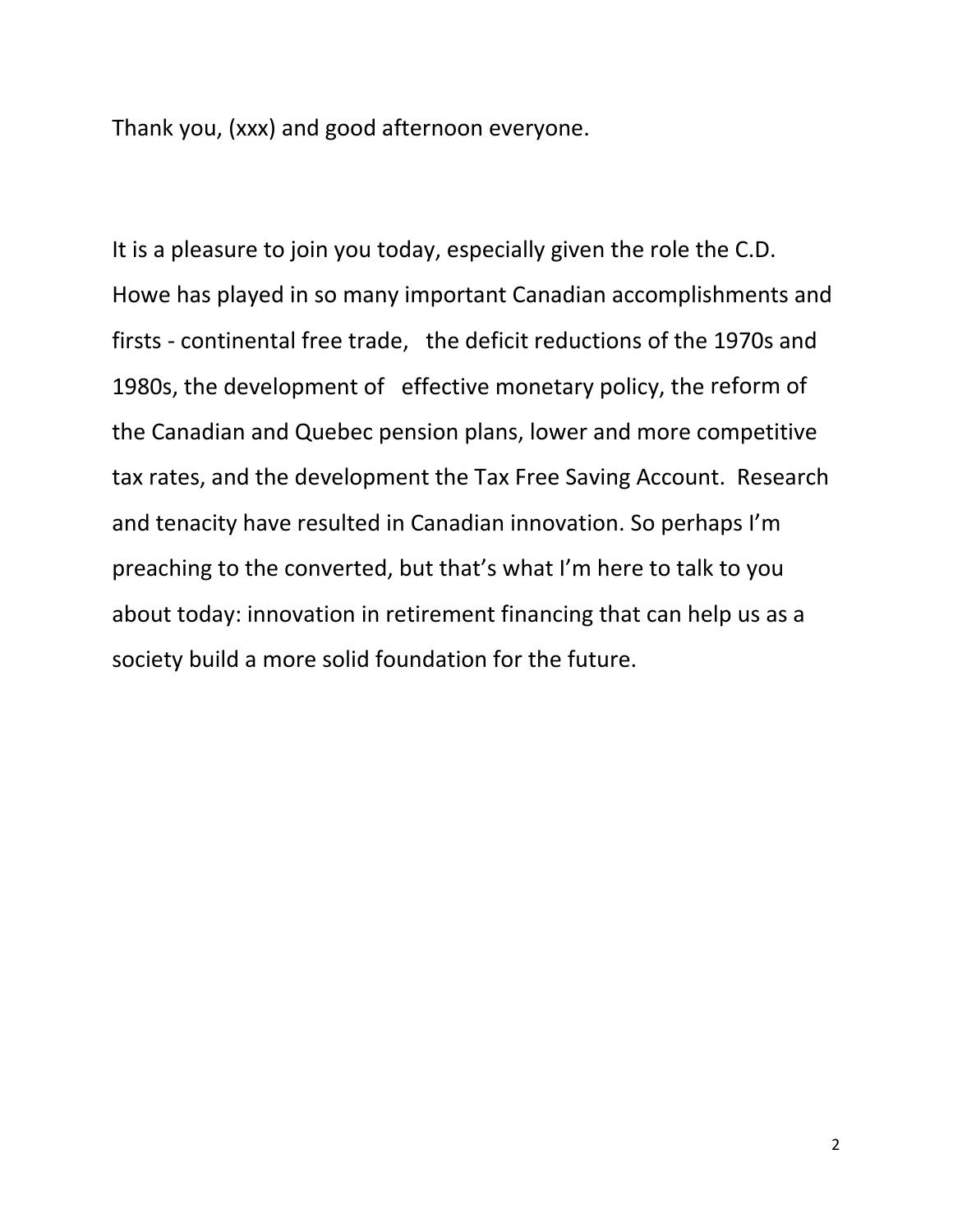A very public debate has already emerged. It is a three‐pronged debate, addressing pension coverage for Canadians, cost, and funding sustainability …. The subtexts of retirement security, pension affordability, realistic contribution and benefit levels, intergenerational fairness, social responsibility, and retirement age, echo through both.

I'm going to talk to you today about the pension debate in the context of two main issues:

- First, I'll look at today's pension reality. and
- Second, at what we can do about it.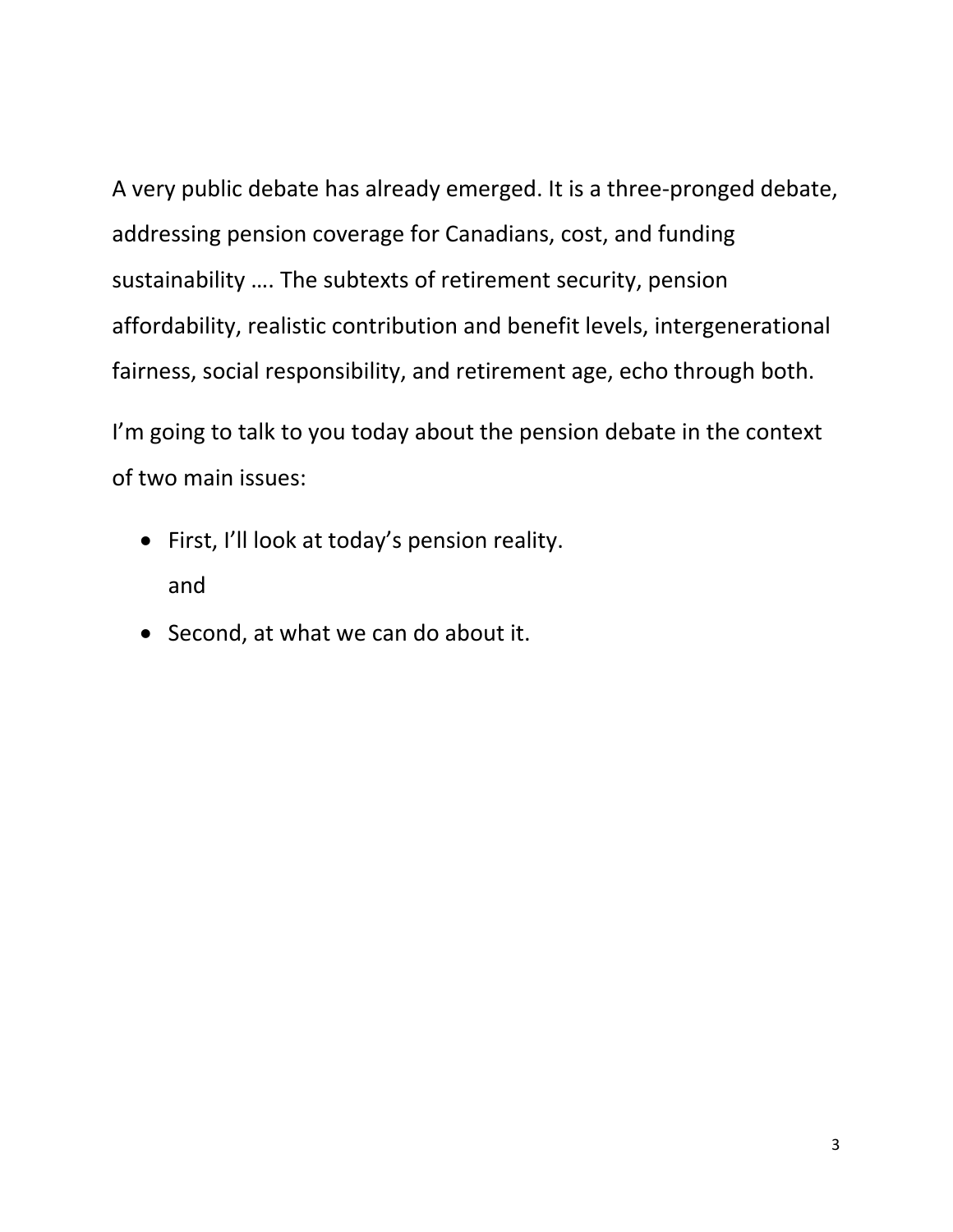First, the pension reality.

Pension plans come in two basic flavours: Defined Benefit, or DB, and Defined Contribution, or DC. The Teachers' plan is a Defined *Benefit* plan. That means pensions are based on a formula of service and age. The pension benefit is *predetermined,* is not contingent on investment performance and is an obligation of the sponsor – or in Teachers' case, sponsor**s**.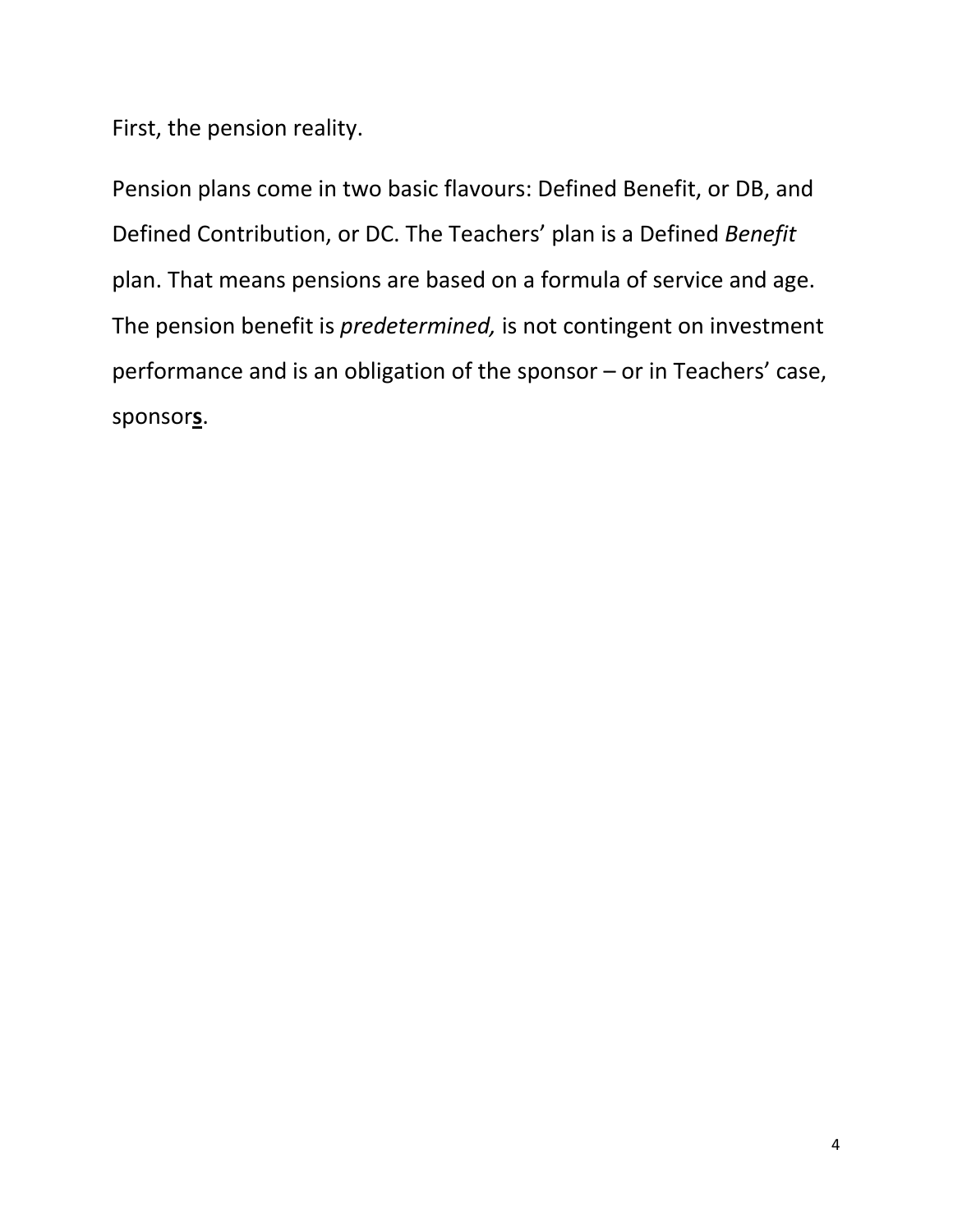Benefits under Defined Contribution plans, on the other hand, depend entirely on the market value of the funds in a person's account at the time of retirement. They work *exactly* the same way as an RRSP. The day you retire, you open the box to see how much money you have to live on for the rest of your life. If markets have been bad, your retirement lifestyle will be less than if markets have been booming. We all can name friends who have had to postpone their retirement because their savings were ravaged by the 2009 recession – in other words, they no longer have enough "gold' for the "golden years".

PAUSE…………………..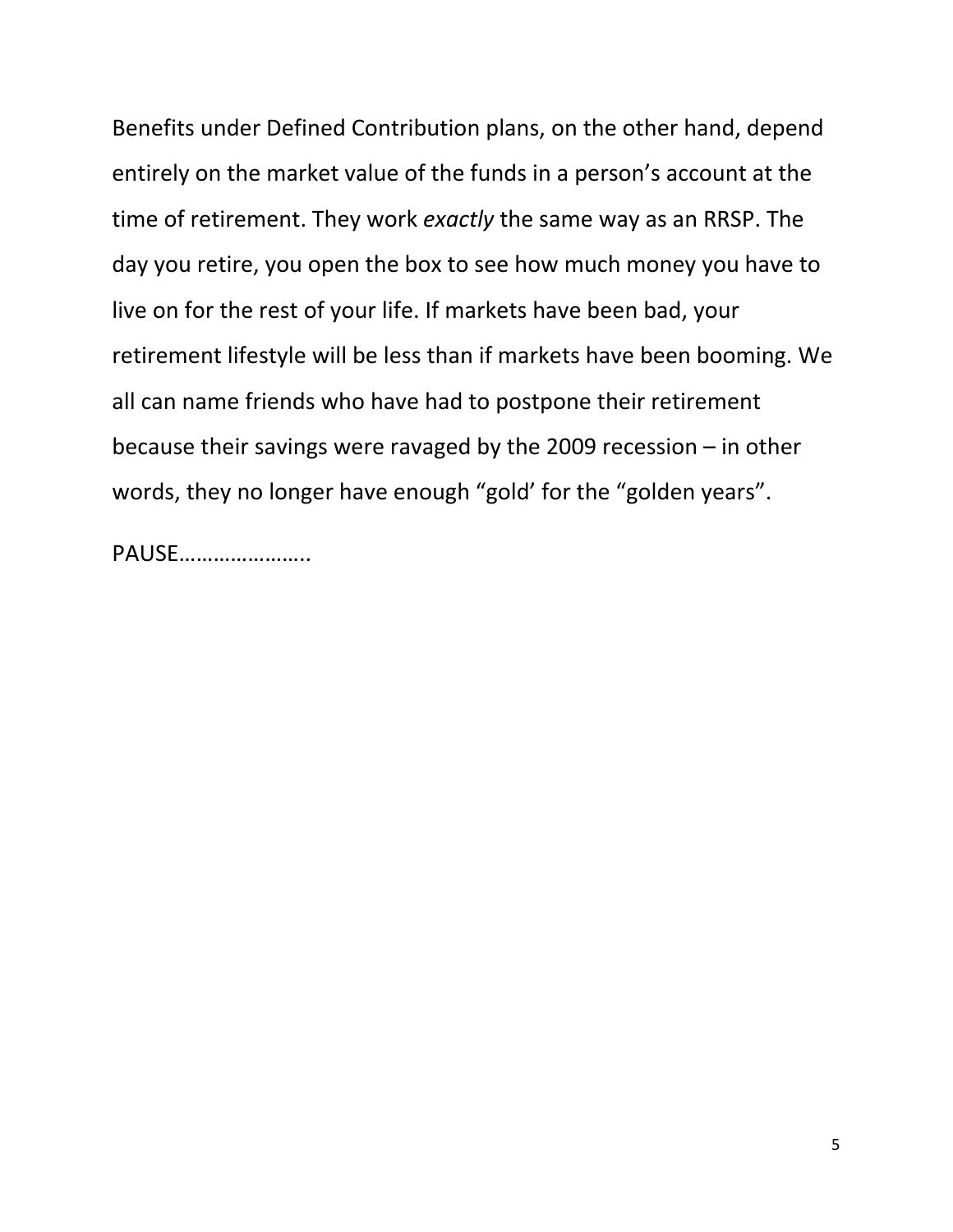Because we are at the leading edge of the baby boom wave, our membership reflects the reality of a graying Canada to come. Let me give you a snapshot.

At Teachers' we have over 300,000 active and retired teachers depending on us for their future or ongoing retirement security. As such it's my job, and that of my nearly 900 colleagues, to ensure we are well-positioned to meet the challenges that face us. I believe we will be successful, because I know that our sponsors, the Ontario Teachers' Federation and the Ontario Government, are committed to ongoing leadership on members' and on taxpayers' behalf.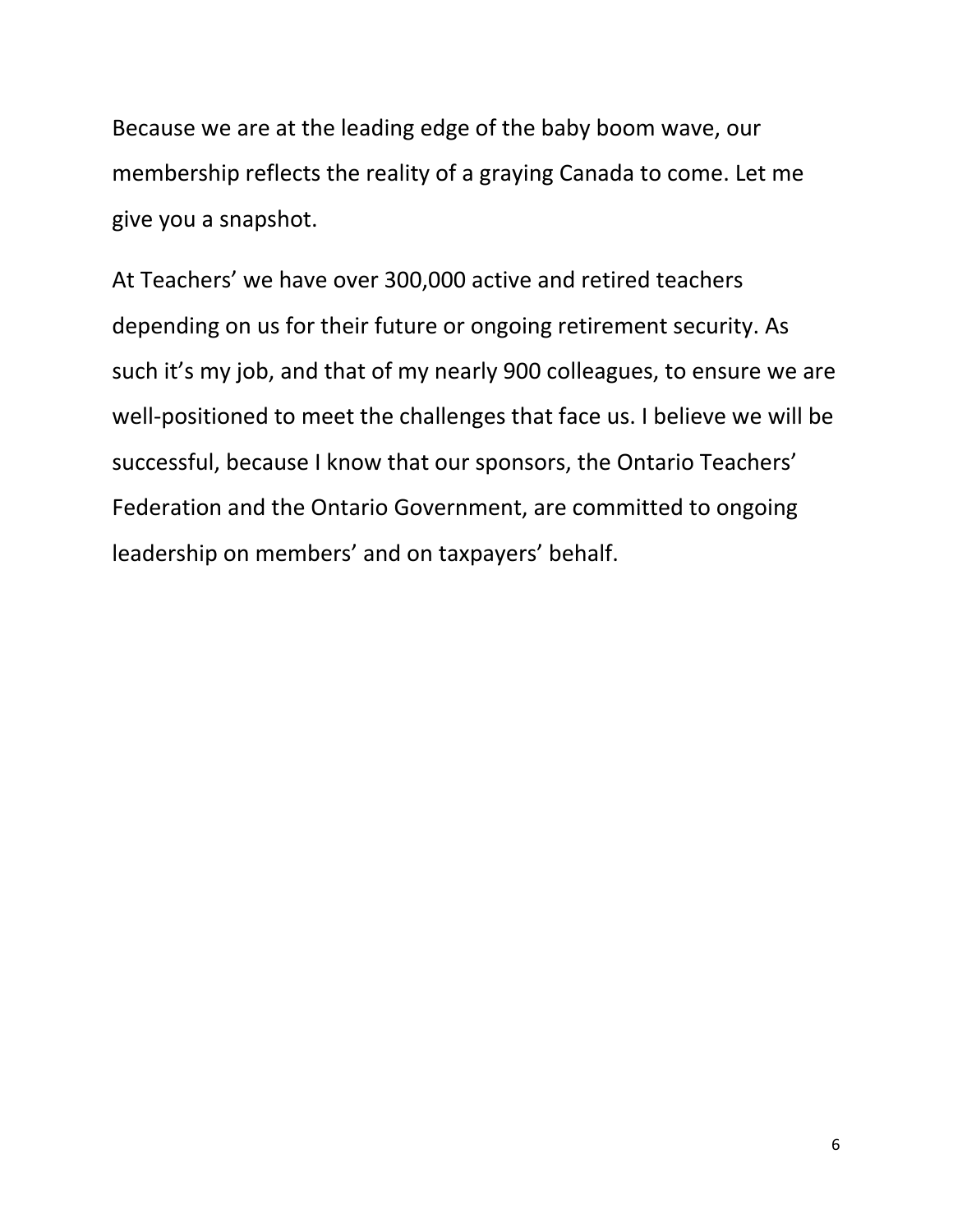Teachers' is what is considered a "mature pension plan." We have a declining number of active members *contributing* to the fund compared to the number of members who are *collecting* pensions from the fund. We currently have a 1.5-to-1 ratio of active-to-retired members and are moving towards a 1.1‐to‐1 ratio over the next decade or so. To put that into perspective, that ratio was 10‐to‐1 in 1970 and 4‐to‐1 in 1990.

Our maturity affects our risk tolerance. We simply do not have enough active members amongst whom to share material losses should they occur… So, for example we have had to reduce our allocation to public and private equities, the highest risk/reward asset class, to 45%. This is lower than most other pension plans.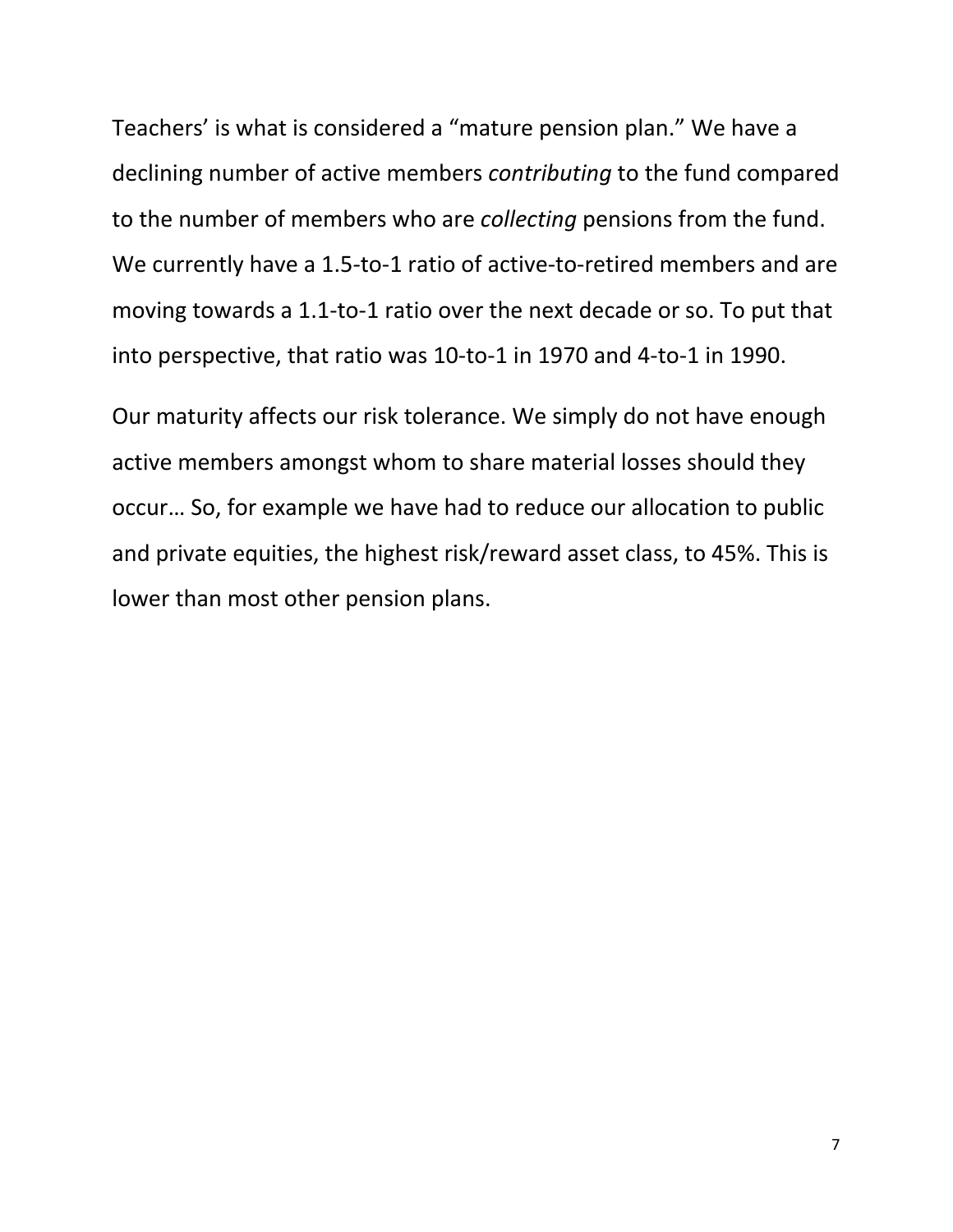As I said, we have more than 300,000 members. And let me stress the fact that our individual members are scheduled to contribute an average of 13% of their salary annually to the plan. That is matched by the government, bringing total saving for retirement to 26% of salary. We administer one of Canada's largest annual payrolls, at \$4.7 billion. We receive only \$2.8 billion in contributions annually, however. That's a considerable gap, and it means the first \$2 billion we earn every year is automatically earmarked for paying the difference between what is *contributed* and what is *distributed*. But more importantly, it means that the investment growth of that nearly \$2 billion must be foregone. And it is the investment returns on those contributions that fund the pension plan.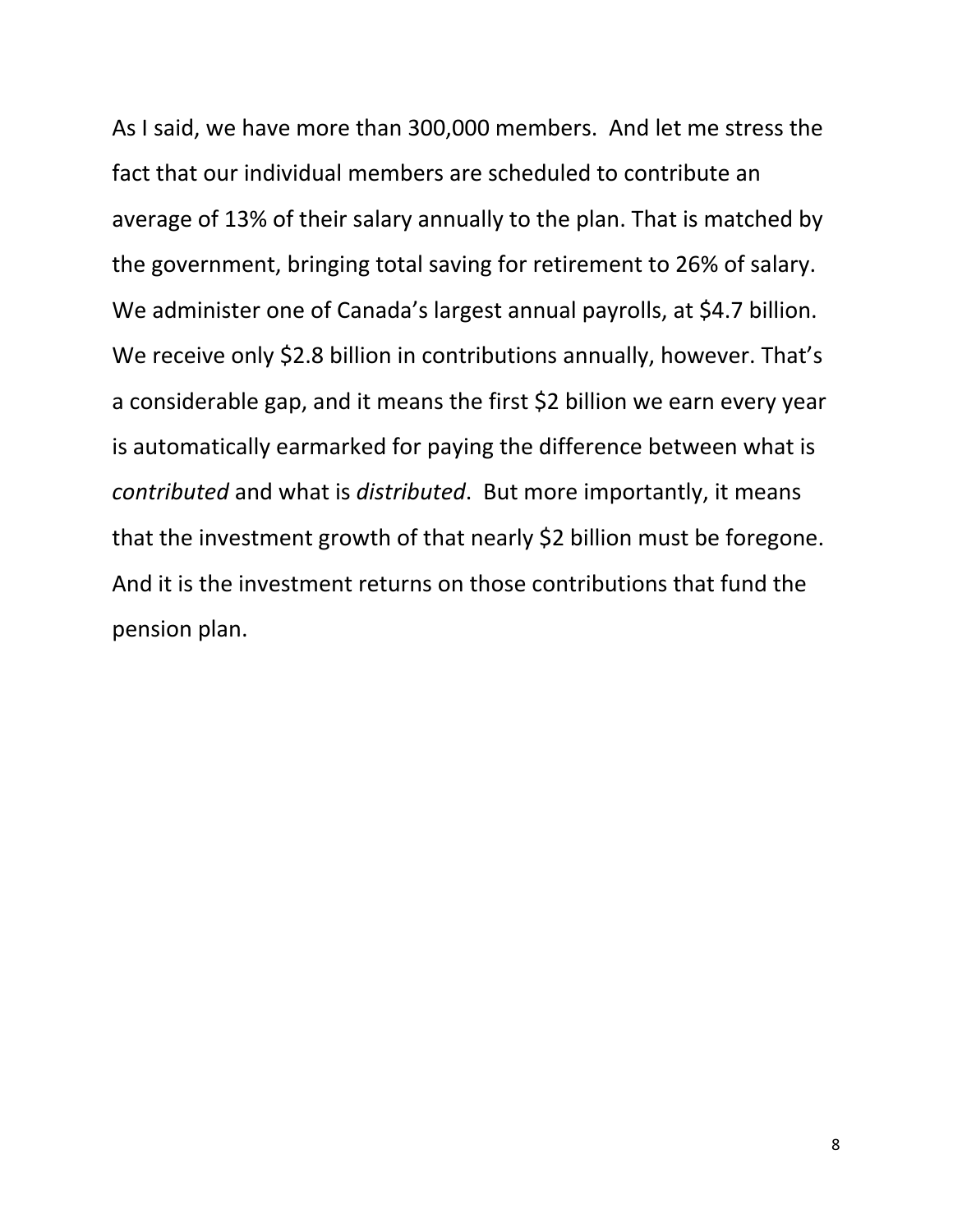The average age for our new retirees today is 59. Each will have worked about 26 years at retirement. They are expected to receive their pension for 32 years, and a survivor pension may be paid for an additional three or so years. The average starting pension in 2011 was \$45,500. And as I said, it is a Defined Benefit. It is jointly sponsored by the Ontario Teachers' Federation and the Ontario government, who together determine contribution rates and benefit levels.

[PAUSE………..]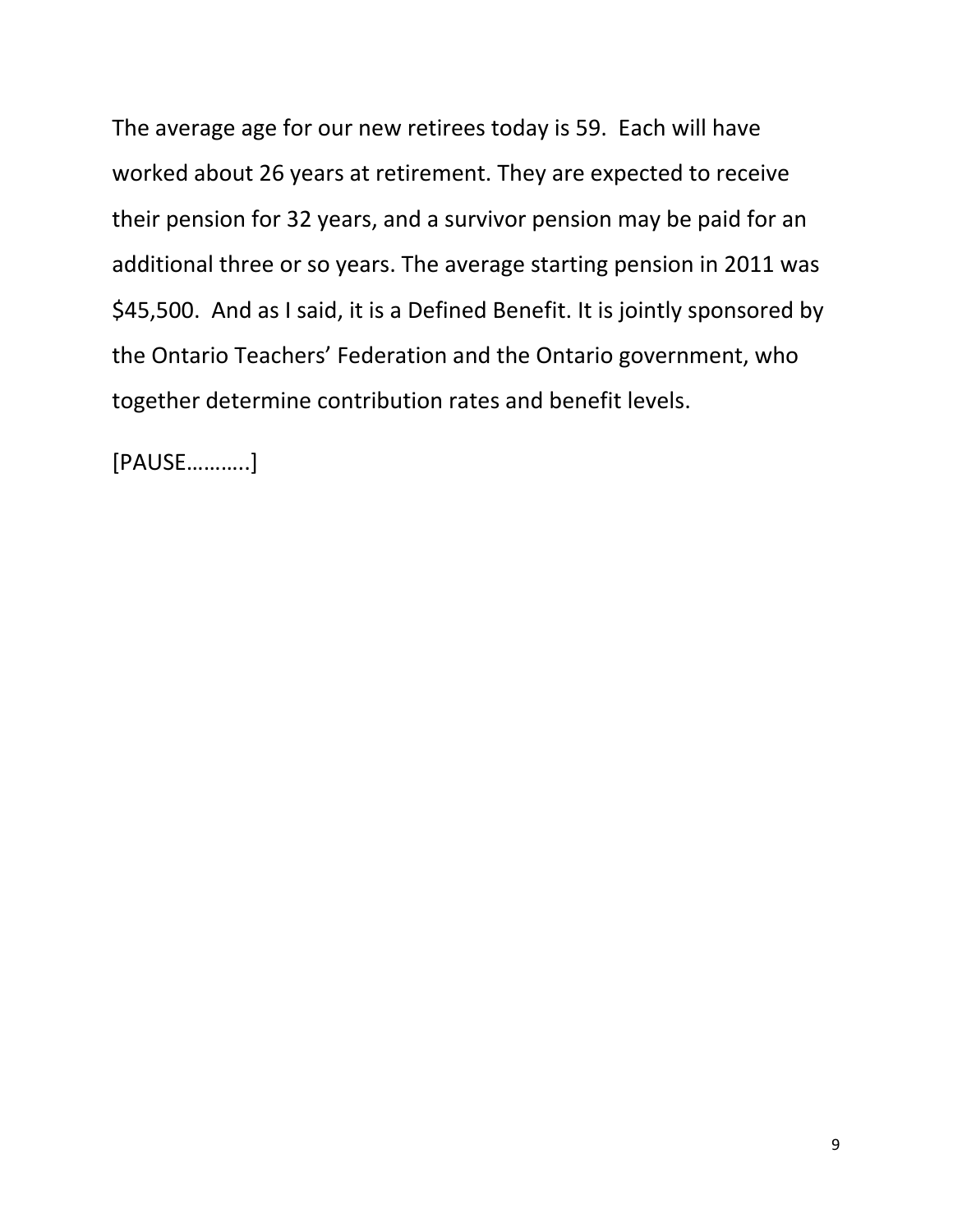Let's take a look now at some pension history in Canada.

Pension plans ‐ public and private – were devised when "retirement longevity" was an oxymoron. Pensions were meant to bridge the gap between work cessation and death … a short distance, given life expectancies at the time. According to demographer David Foote, Canada chose a retirement age of 70 in the 1920s … when life expectancy was 61. So, on average, you were dead for nine years before you could receive your pension! In 1951, a means‐tested pension was made available at age 65 … when average life expectancy was 68 and a half. When the Canada Pension Plan was introduced in 1966, life expectancy was 72.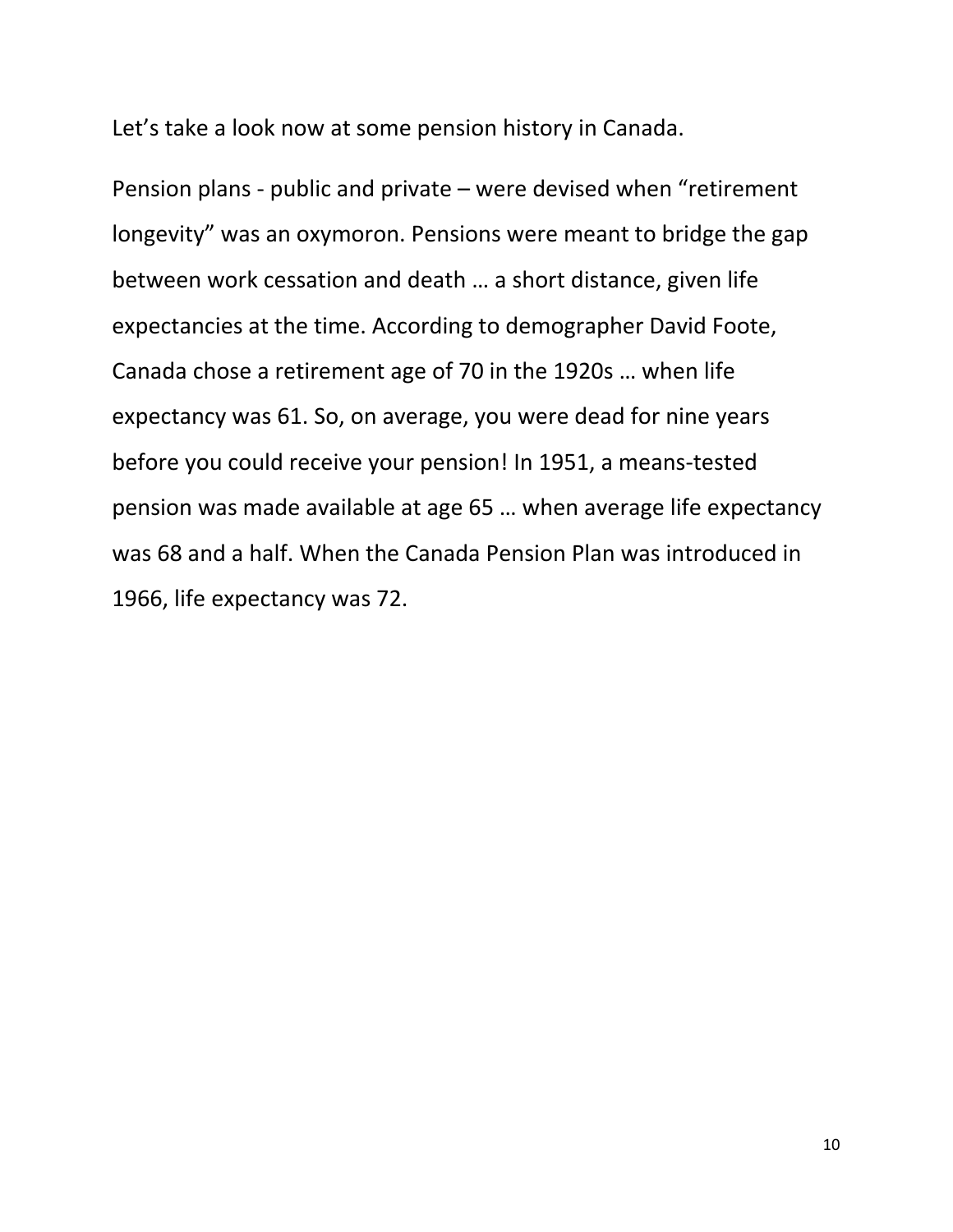That was then. Today's life expectancy rates are very different. Think of it this way: World life expectancy has more than doubled over the past two centuries. According to the World Health Rankings, a Canadian woman who is 60 years old in 2012 can expect to live to age 86, while today's 80-year-old woman can expect to celebrate her 90<sup>th</sup> birthday.

In the case of Teachers', we now have 2,600 pensioners in our membership who are over the age of 90. And that includes 102 who are over *100* years of age … our oldest collecting member is 108 years old. I checked, and Hallmark doesn't even make a card for that! …. But in all seriousness, it highlights the issues of benefit sustainability and intergenerational equity – making sure that pension funds are there for today's younger teachers … and those who haven't even been born yet … when they retire.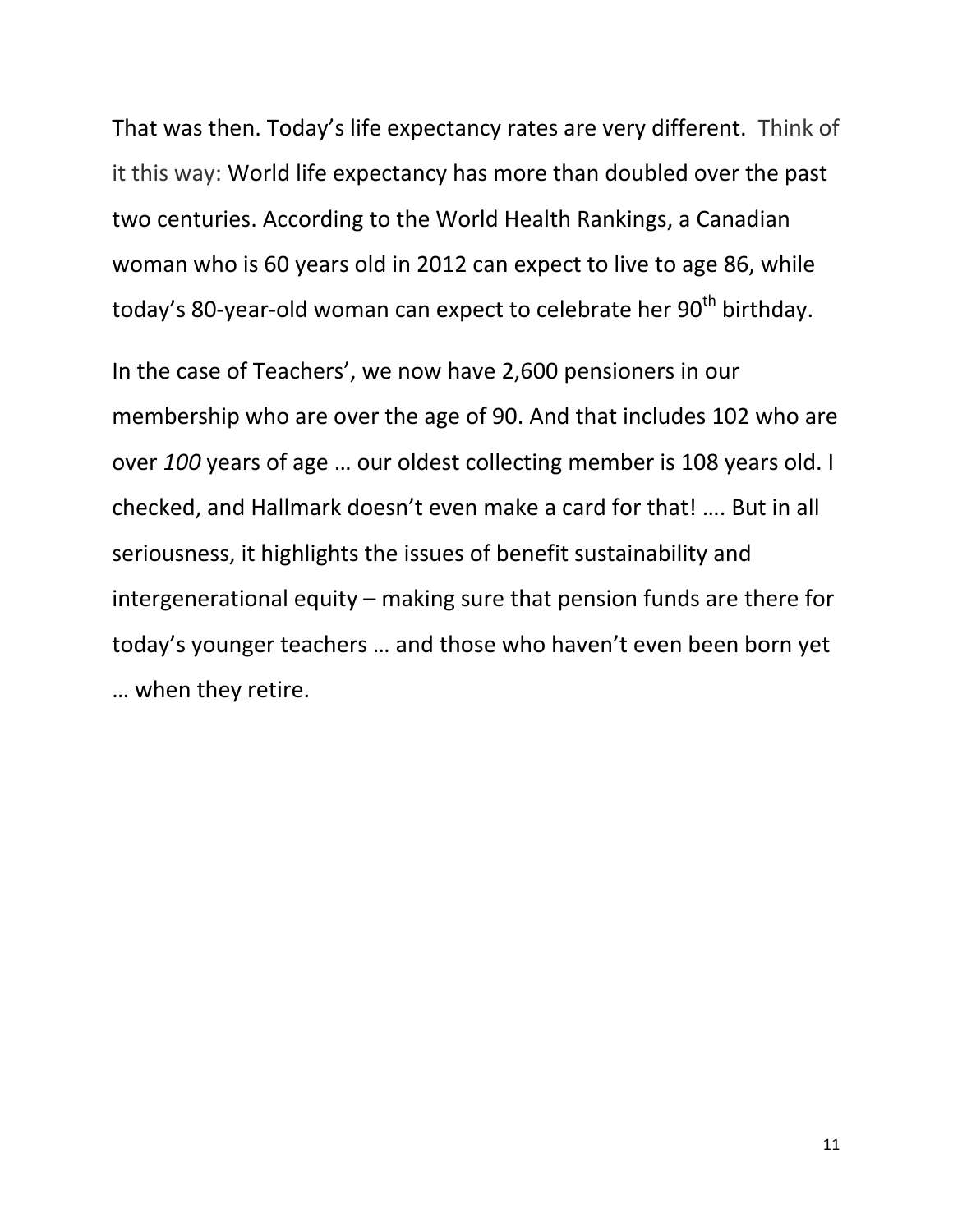Let me give you an eye opening example. *The Economist* told the story of the late Gertrude Janeway, of the United States. Mrs. Janeway died in 2003. Until then, she had been receiving a \$70 a month Veterans' Administration pension. Not much, you say. Well maybe not…. Until you take into consideration the fact that her late husband was a soldier in the American Civil War … which ended in 1865! She married him in 1927, when he was 81… and she was 18. So, as *The Economist* reported, that particular pension entitlement actually spanned *three centuries*…….

An extreme case, for sure. But it makes an important point, of which our actuaries and investment managers are acutely aware: we must consider the plan's long term *liabilities*, not just its assets.

Given that our liabilities are growing faster than our assets, our sponsors have been faced with making the tough decisions that shortfalls demand. They can:

- reduce benefits, or
- raise contribution rates, or
- $\bullet$  both.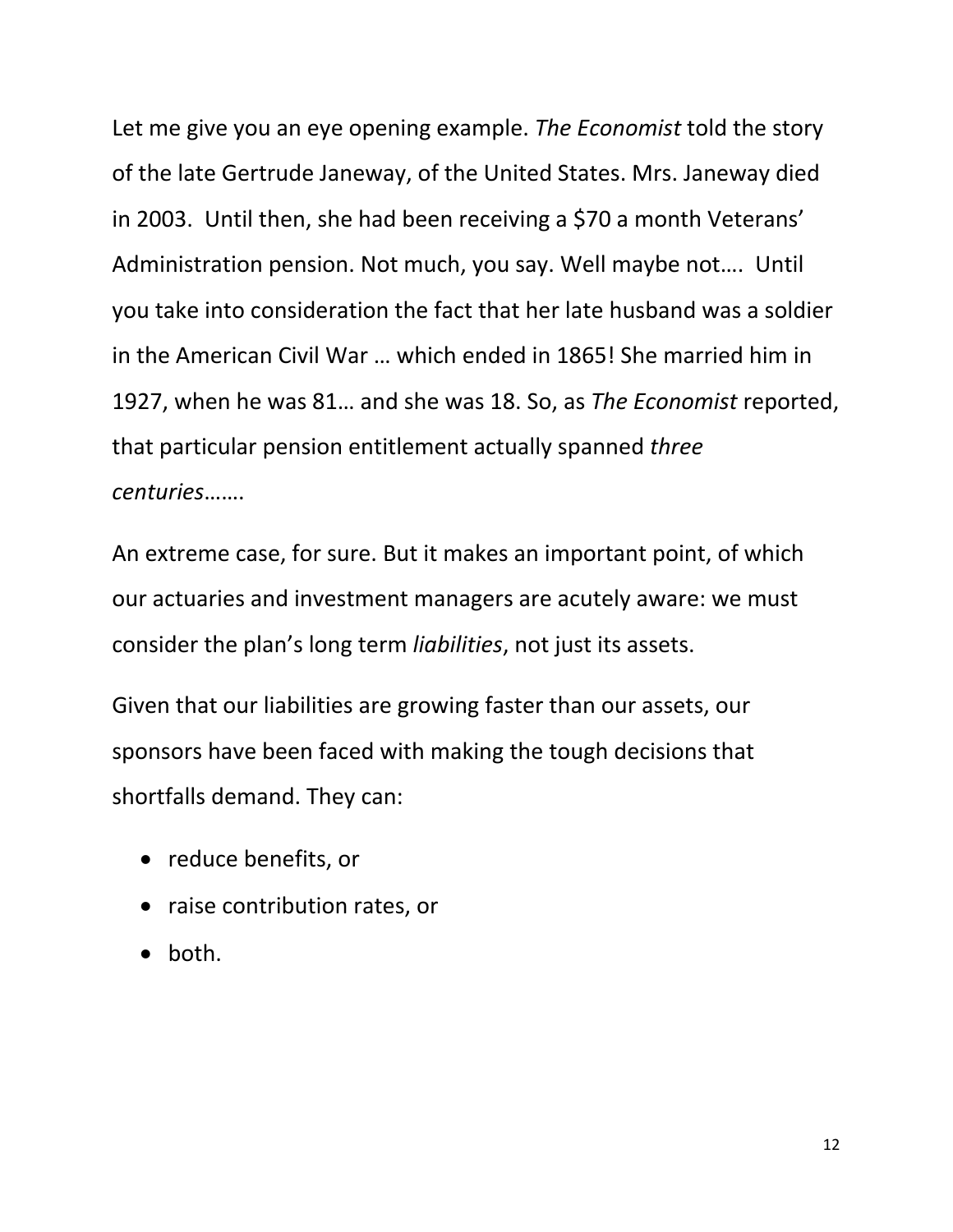Surpluses are happier decisions – they can increase benefits or reduce contribution rates.

Our sponsors' adoption of Conditional Inflation Protection was a step in the right direction. It creates somewhat of a Defined Benefit‐Defined Contribution hybrid: inflation protection is guaranteed to 50% – a DB concept. But inflation protection *above* 50% is conditional on the financial wherewithal of the fund – sounds like a DC concept to me… So, for example, 60% inflation protection is now offered on benefits earned after 2009, and 100% on benefits earned before that.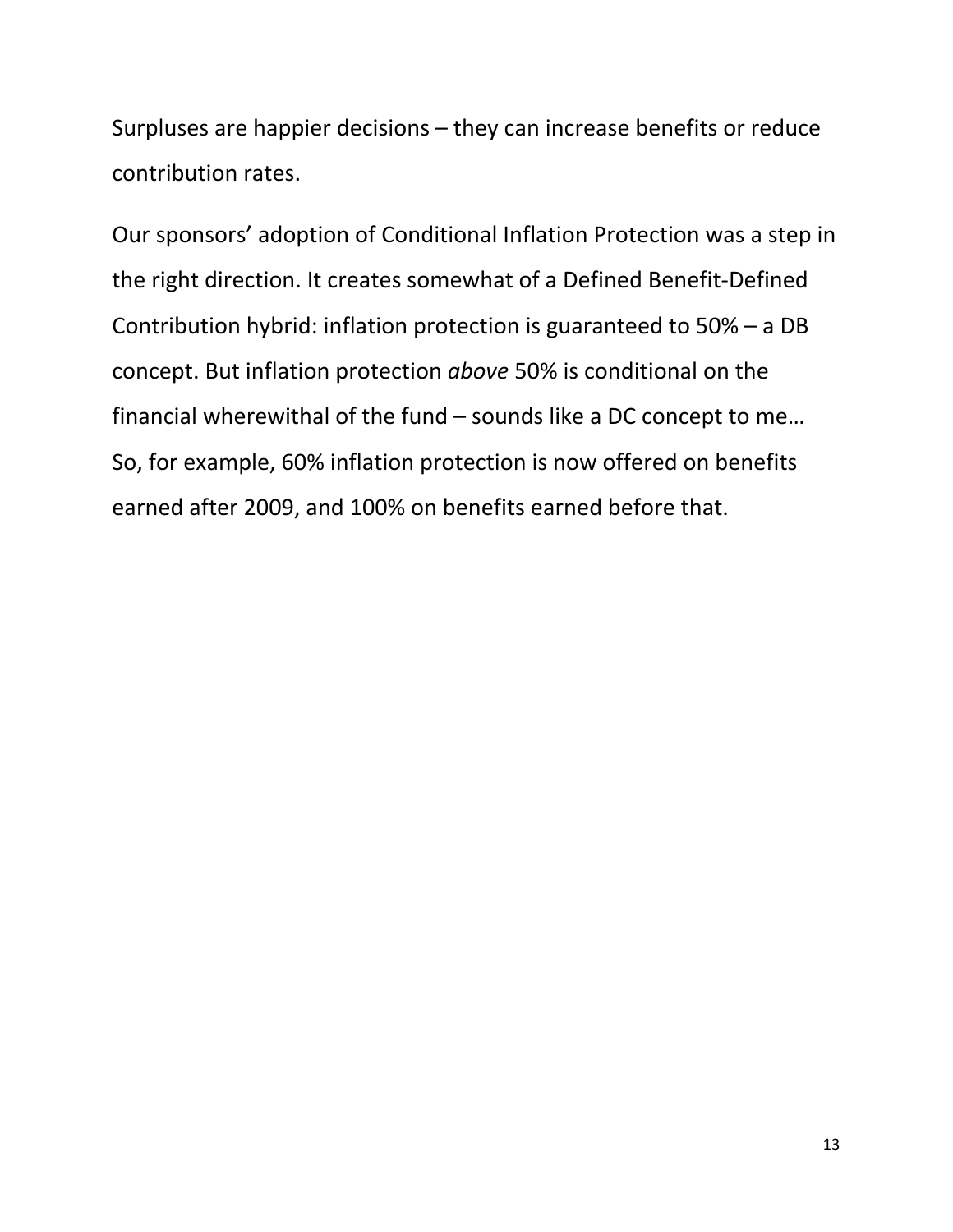Because we are at the front end of the pension maturity curve, our sponsors have had to make some difficult decisions – like adopting conditional inflation protection ‐ sooner than some other plans. They are the right decisions, made in all members' best interests. But they have not been able to solve the problem, because liability growth continues to outpace asset growth. More changes will be needed, to ensure that new and future members, as well as older and retired members, are sharing the funding risk fairly.

Let me stress that Teachers' is not in any short term financial crisis. We have over \$120 billion in assets and can pay pensions for decades without any changes. Our team's investment success is second to none in the world – literally. At 8.4%, our 10‐year total fund returns as of the end of 2011 are the highest of the more than 370 pension funds around the world studied by CEM Benchmarking, the world's leading authority on pension fund measurement.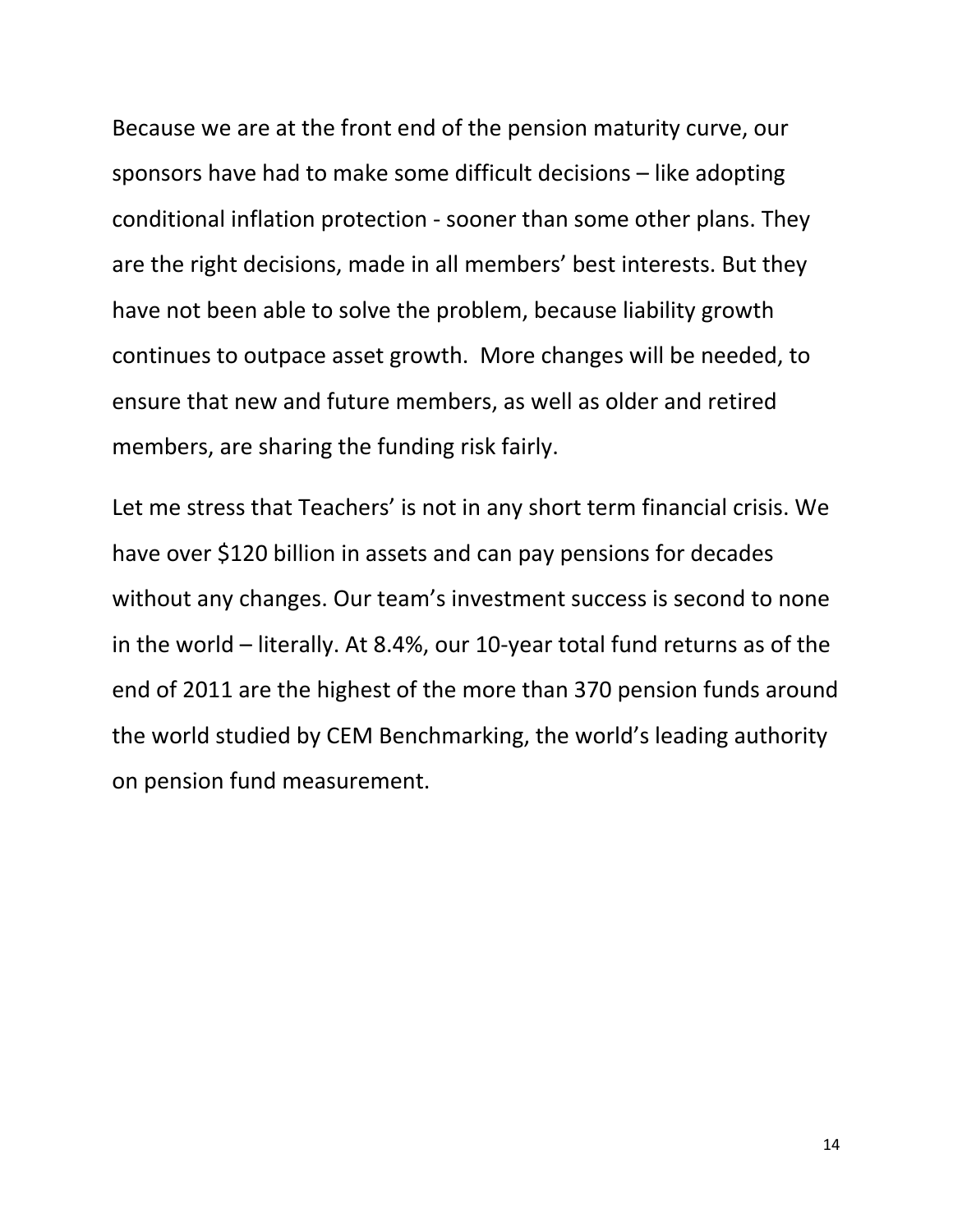And since inception in 1990, our returns have been over 10%... But still, as I said, we find ourselves dealing with recurring shortfalls, because the growth in our pension obligations is outpacing our asset growth. One thing we know for sure: investment success alone cannot fix this problem. We can't do much better than #1. The fix lies in plan design.

Let me explain what continues to push the cost of pensions up.

The first cause is demographics, that is, increasingly higher life expectancy, coupled with retirement periods that exceed careers, as well as reduced ratio of working to retired members. The second cause is low interest rates: today, a 1% change in the interest rate assumption has a \$25 to \$30 billion impact on the cost of teachers' pensions. Pension finances are no different than consumer finances in this regard: you have to save more to pay for pensions when investment returns are lower.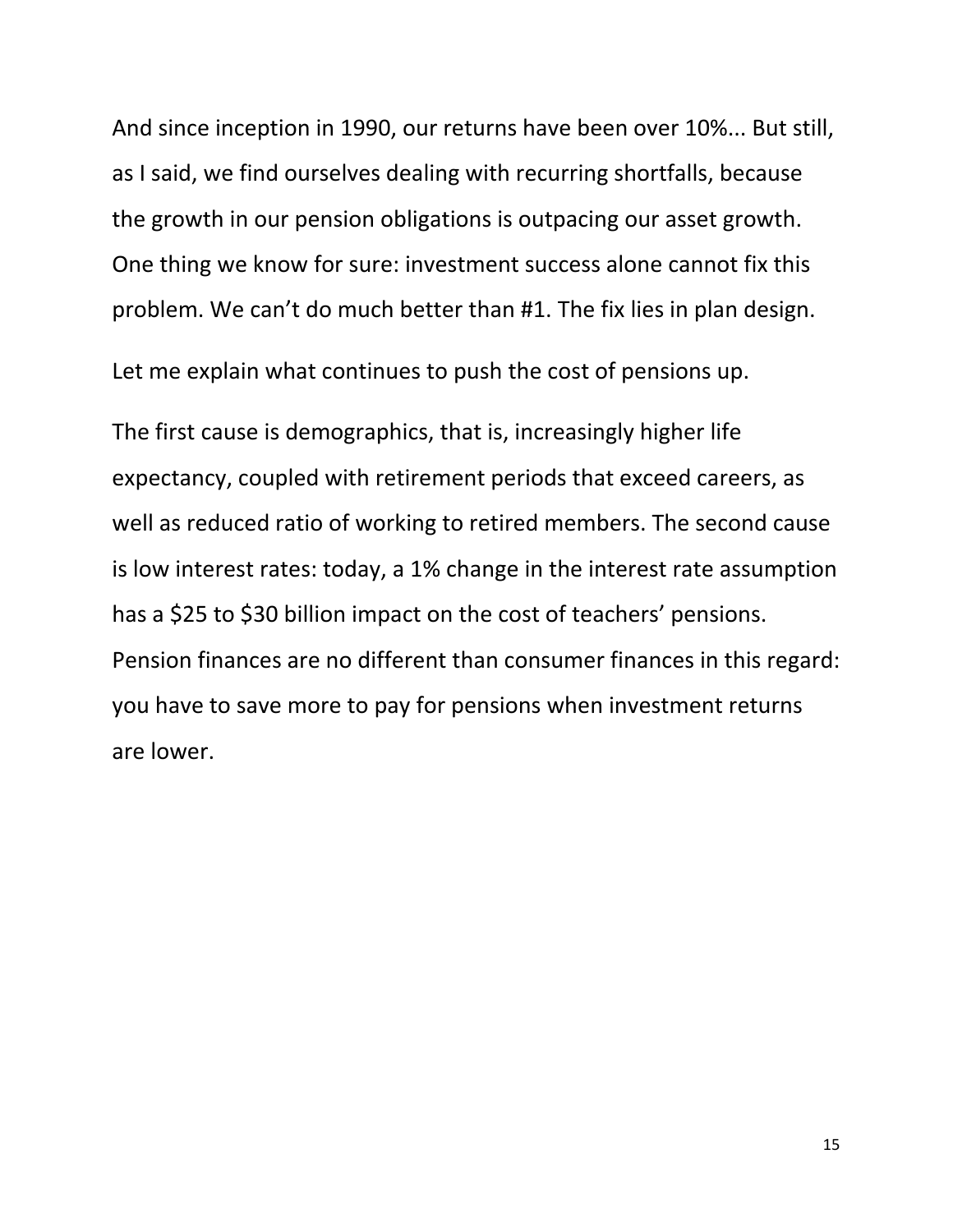Our sponsors are committed to dealing with the issue of recurring shortfalls because what these shortfalls are telling us is that we likely need a small course correction today that will translate into a large difference some 70 years from now. Together, they are considering all such possible course corrections for the plan to safeguard its long‐term viability and affordability.

Their task is not an easy one. They're looking for solutions in an environment that is very different from the 1990s and early 2000s – when markets were flourishing and their potential seemed limitless. For example, in 1990, real rate bond yields were 4.5%. Today they are less than 0.45%. And remember that I said that a 1% change at this level moves our liabilities by \$25 to \$30 billion. In 1990, the 10‐year outlook for GDP was 3.1%. Now it's around 2.5%, assuming the economy will be able to fully recover over the next decade. Our 10‐ year real returns outlook then was 6.4%. Today it is 3.4%, with any luck.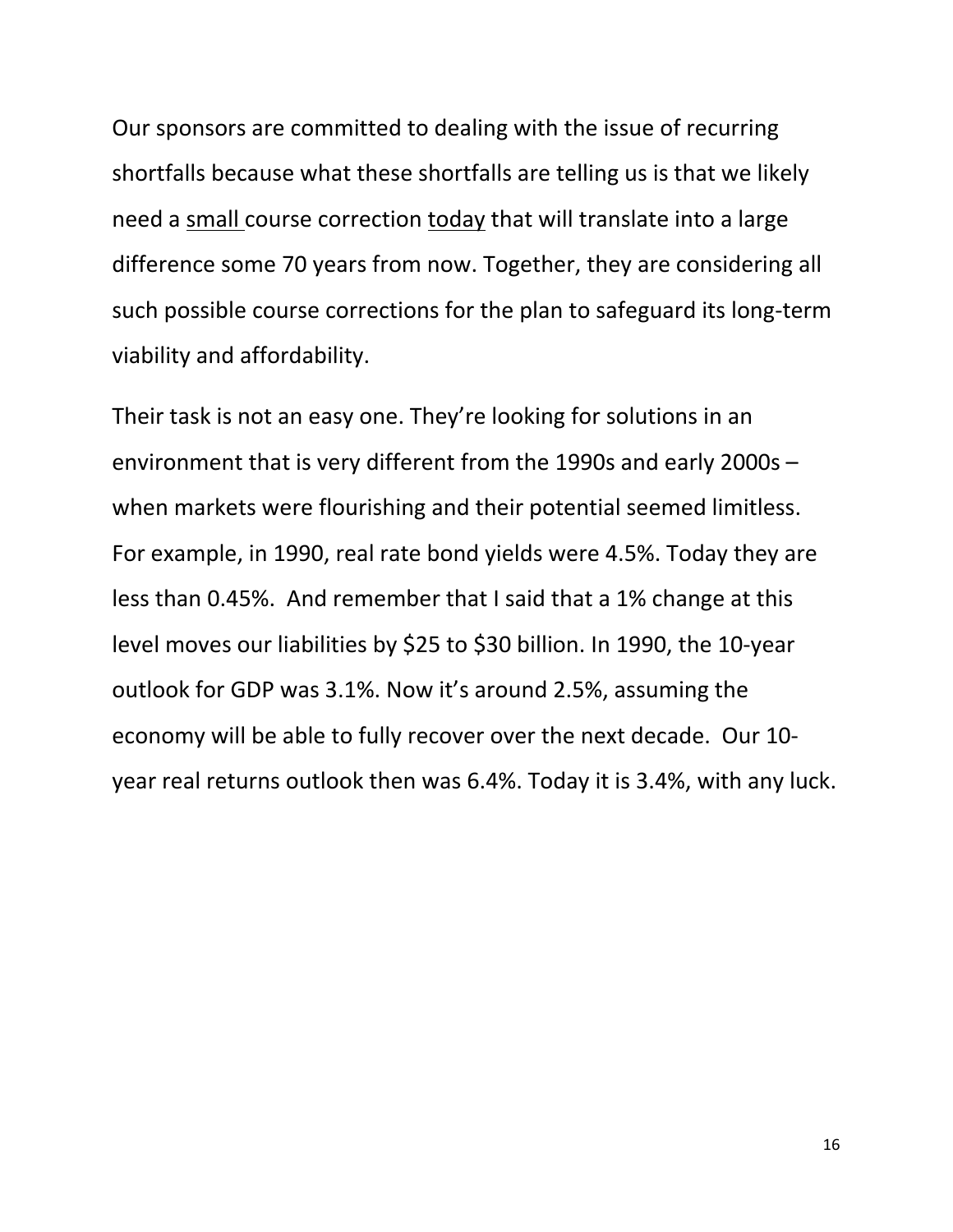As I said, when rates are low, it costs a lot more to pay pensions. At 4.0% interest rates, you need \$650,000 to pay for a typical \$40,000 pension. When that rate drops to 1.0%, the cost spikes to almost \$1 million.

As an aside, that is why it is important to understand the discount rate assumption when people are throwing around numbers about pension surpluses or deficits. At Teachers', we are using a rate of about 3% real or around 5.05%. Other Ontario plans use 4% real. And most US plans use over 6% real (or *unreal*, as I like to say!).

Some of those differences are explained by plan maturity – but some are just plain kidding themselves – and putting future generations at great jeopardy. Why is this? Maybe it's optimism. Maybe it's cowardice. Maybe it is political interference. But I'll tell you one thing it *isn't*, and that's *realistic*.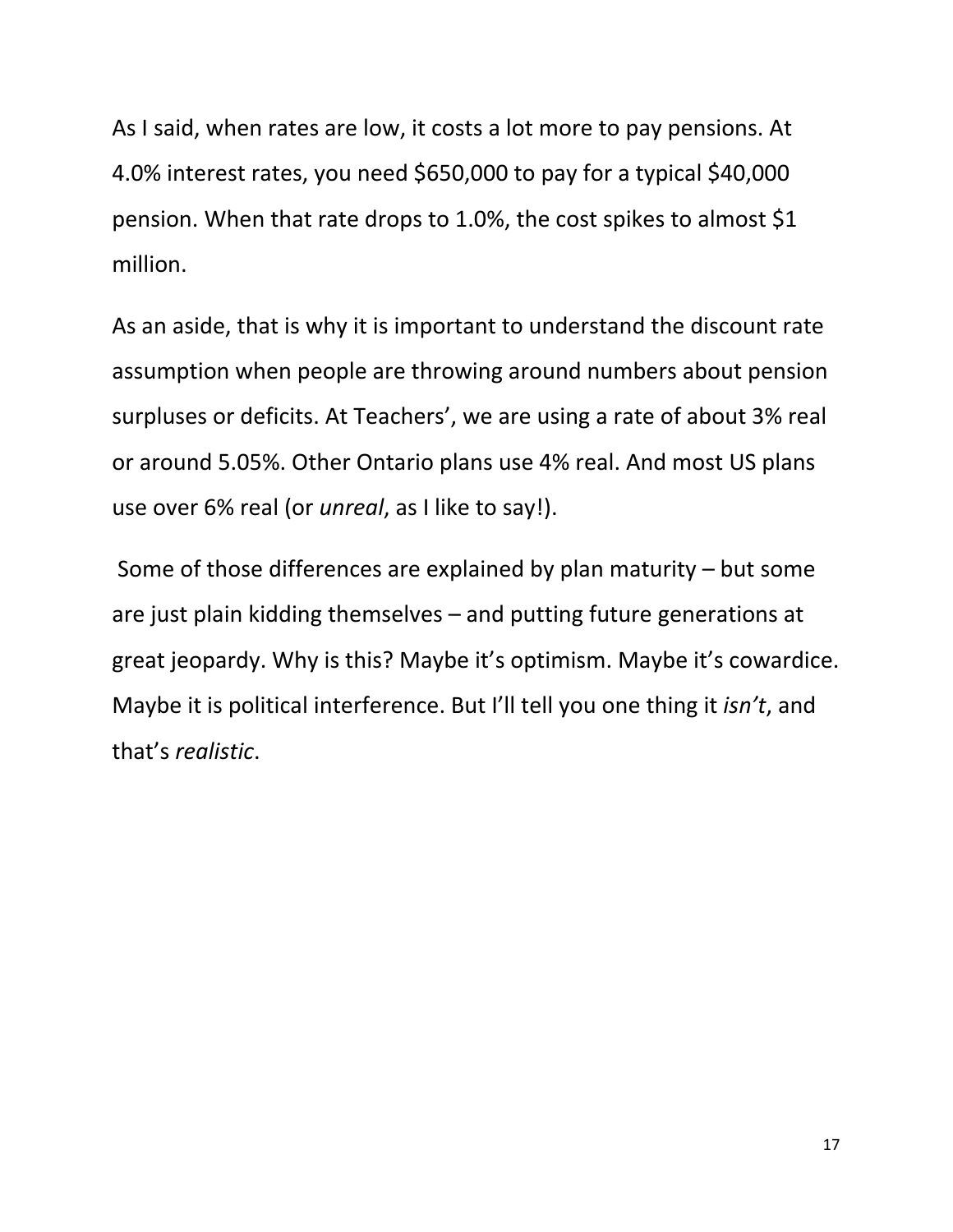I am confident that our sponsors will continue to make the right decisions on our members' behalf. As such, I am not as concerned for our members as I am for the 75% of the Canadian private sector workforce reported to have *no* employment‐based pension plans whatsoever. And RRSPs have not proven to be the solution – average RRSP balances are woefully short of the levels they need to be in order to fund retirement

Former Bank of Canada Chairman David Dodge and his co‐authors in a C.D Howe Institute study last year sounded similar alarm bells when they wrote:

"The longer the post‐retirement period, and the fewer earning years over which savings accumulate, the higher the fraction of earnings that must be saved."

They go on to say that Canadians generally must decide to save *more* or save *longer*, or both, and on the other side of the ledger, decide to accept less, if they do not.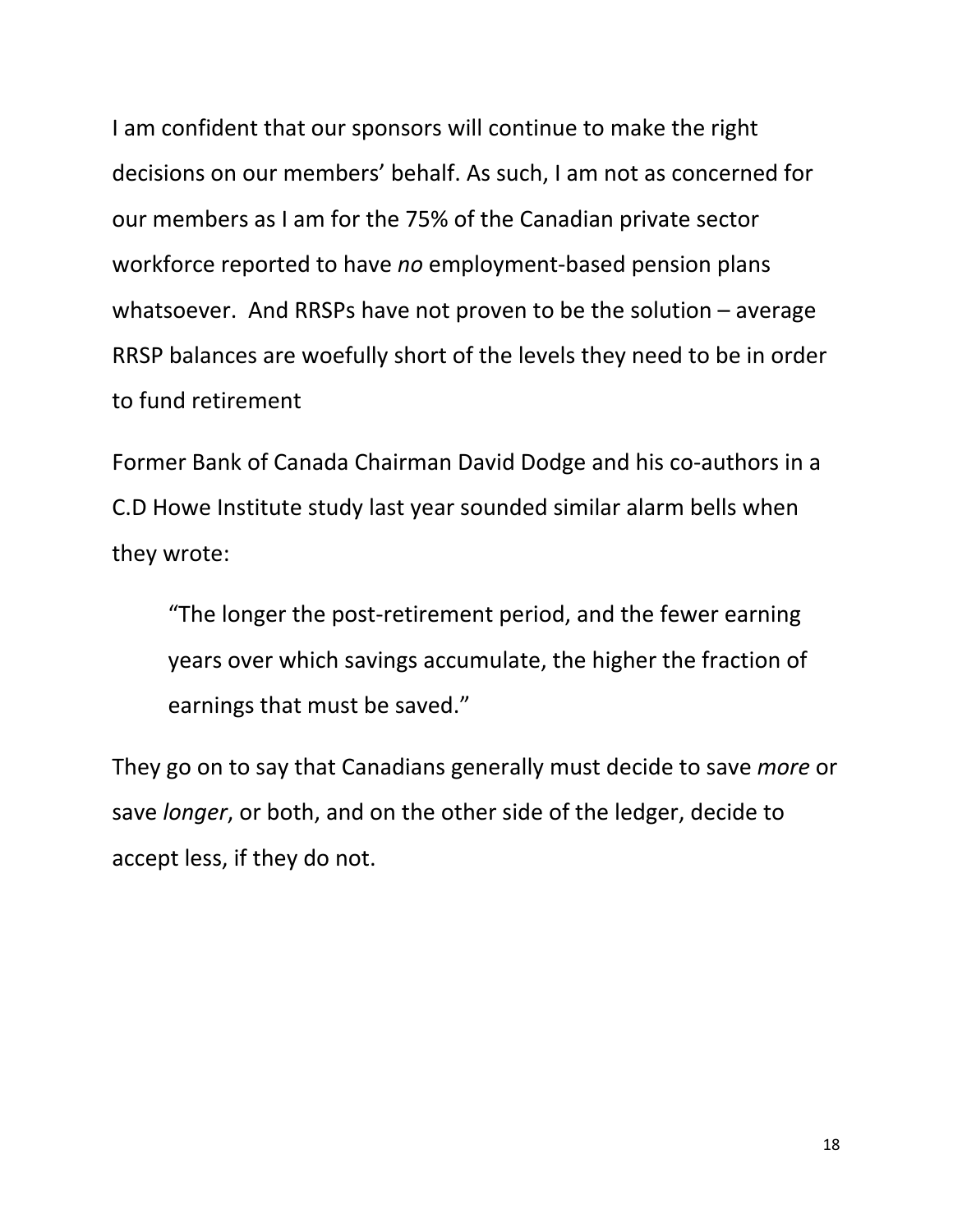Dodge suggested that Canadians needed to save between 10% and 21% of their income annually for 30 to 37 contributing years to reach an acceptable income replacement target ‐ remember, I said that teachers are scheduled to save 26% because they're required to, but that is only for 26 years.

## [PAUSE……..]

Let me return for a moment to the DB‐DC debate and sound a word of caution: We must not allow "pension envy" to define that debate. There is a danger that this could happen, however, as the private sector increasingly moves toward Defined *Contribution* plans ‐ and *away* from the Defined *Benefit* model ‐ claiming it is unaffordable. And politicians start embracing this idea to grab headlines…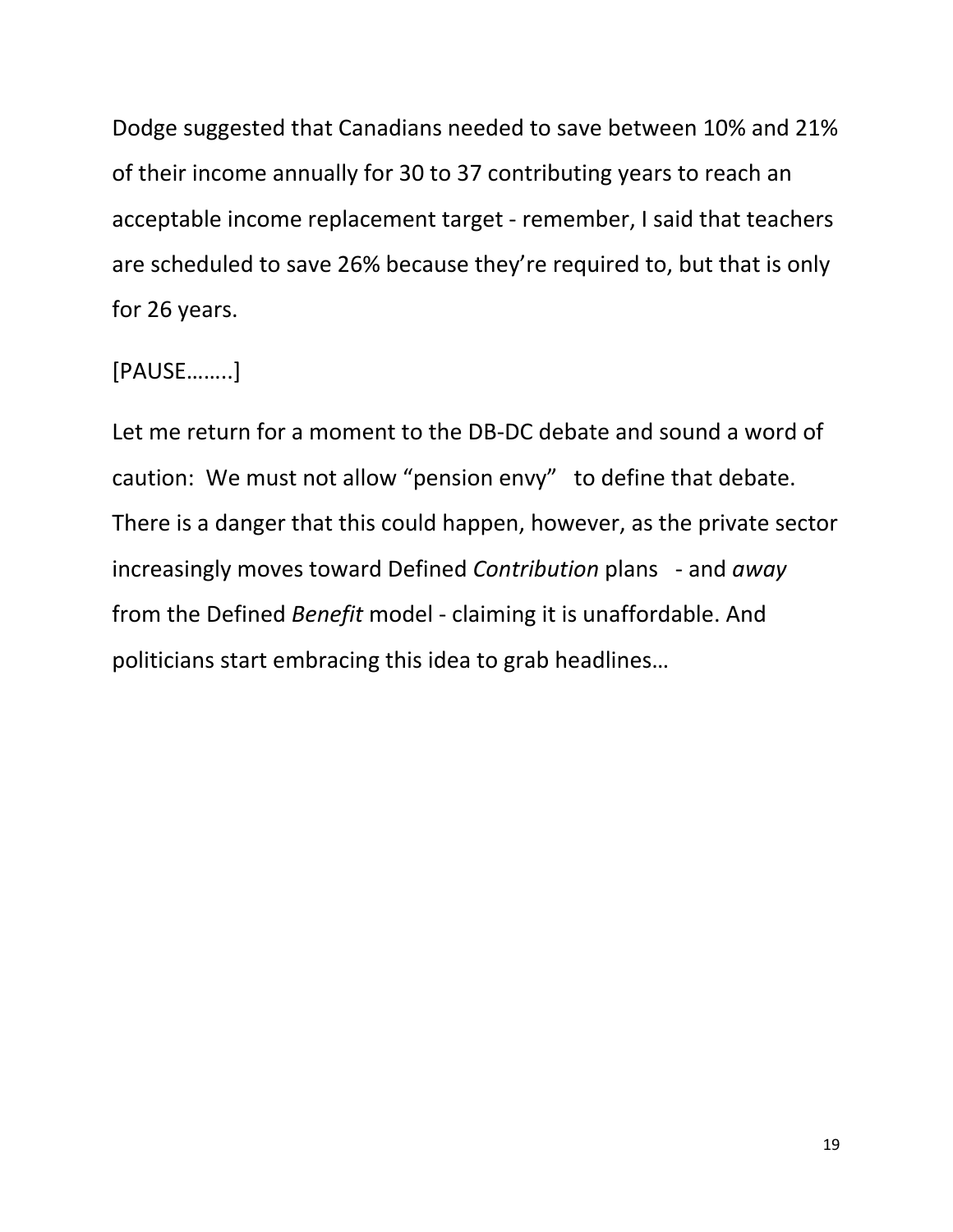The truth is that DB Plans are far less expensive vehicles for pension saving. I know that this flies in the face of conventional wisdom, but it is true.

A report by the US National Institute on Retirement Security finds that there are four main reasons for this:

- $\bullet$  Individuals in a DC Plan must plan to live a long life out to the maximum on the actuarial table, as you don't want to run out of money part way through your retirement! Because individuals can't pool longevity risk, like DB plans do, they're forced to accumulate more in their DC plan than would be necessary to fund an equivalent DB plan, which can be based on actuarial averages.
- Because DB plans are ageless, they can perpetually maintain an optimally balanced investment portfolio. Individuals, on the other hand, must downshift dramatically in order to lower their risk/return as they age. Transaction costs of such rebalancing are very high.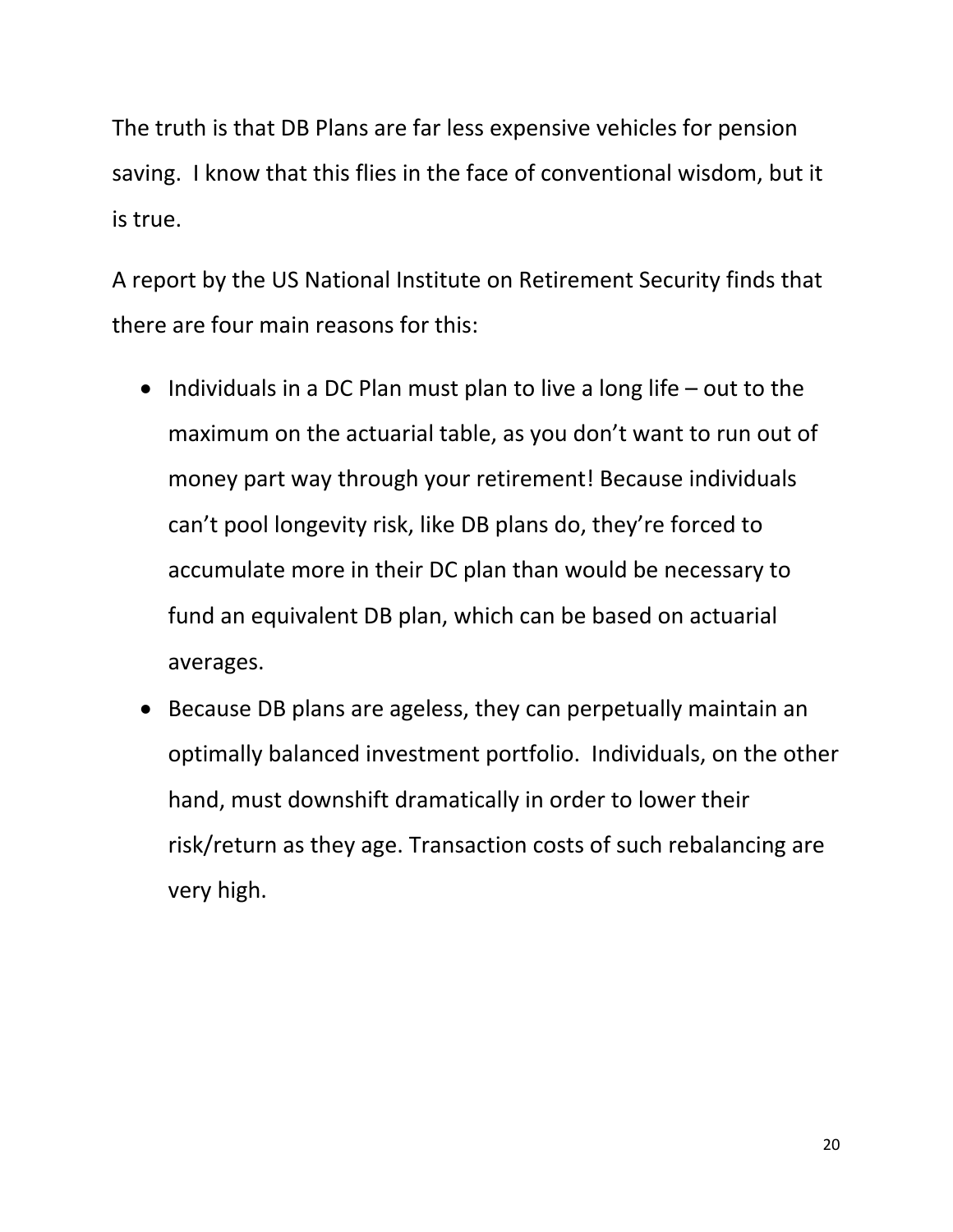- By pooling their savings in a DB Plan, the participants can afford to engage professional investment advisors – something that the average worker with a DC Plan or RRSP cannot afford. When I compare the returns I have realized in my own self‐managed RRSP with those of Teachers', I know I could use some expert advice.
- DC Plans and RRSPs are usually invested in retail products that carry large administrative fees – sometimes as high as 2% per annum. Contrast that with the cost at Teachers' of around 50 basis points, including all fees to third parties. The extra 1.50% over a working lifetime is a huge cost ‐ amounting to just under 30% of the total funds you could have for your retirement.

There is debate about how much savings these factors represent in aggregate or whether or not some of those advantages can be obtained under a DC format with financial engineering. That notwithstanding, it is the future social costs of shifting the entire risk to employees that has not been widely acknowledged. Members of such plans will likely retire with inadequate retirement incomes imposing enormous obligations on future governments (read: taxpayers) for further retirement income assistance.

[PAUSE……………….]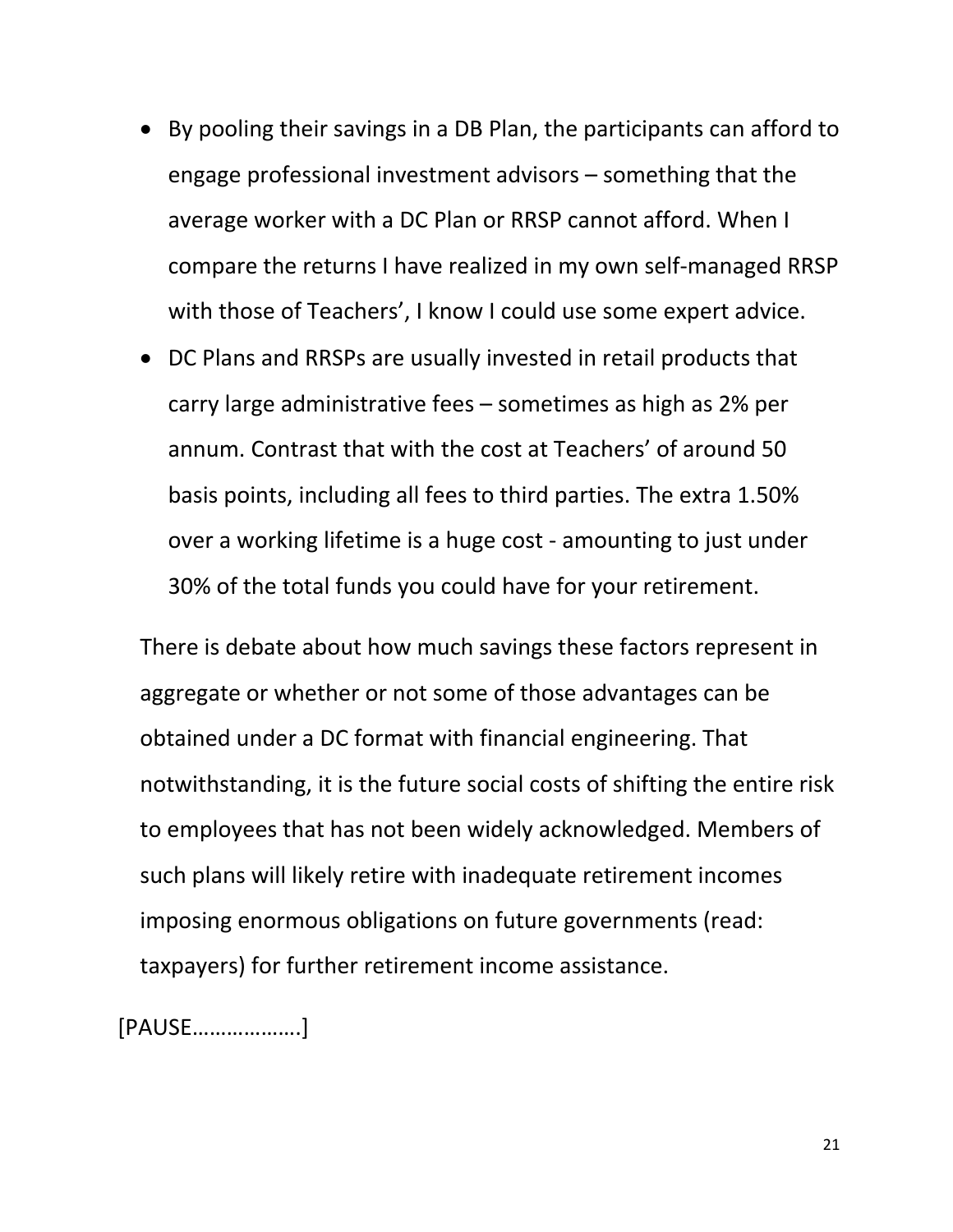So, we as a society are in a pickle: Defined *Benefit* plans are being terminated and replaced by Defined *Contribution* plans which are inadequate.

But a wholesale shift from pure DC to pure DB is not a panacea, either.

It's time to take a look at a hybrid model…. To a model that reflects today's pension reality and shares the risk more equitably between the employer and employee and amongst all members.

The recent market chaos should be a wake‐up call to everyone – companies, governments and citizens – that our current pension system needs to be overhauled.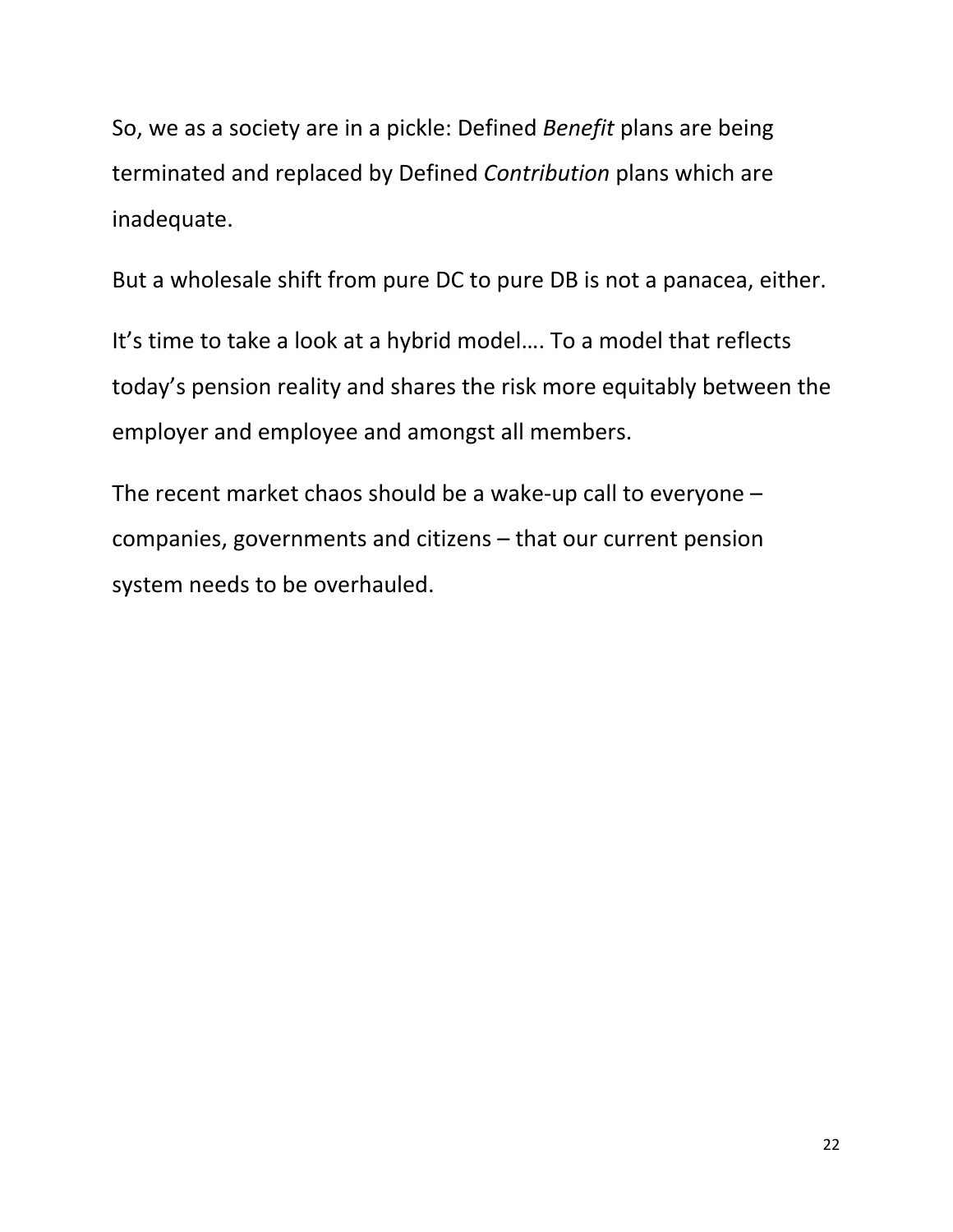The Dutch, for example brought ongoing sustainability to their pension regime by setting guaranteed pensions to a *career‐average* compensation level, rather than a top‐five‐year average level, and without indexation. A good starting point. Employees then can purchase additional credits through a DC overlay should they wish – in other words, a DB‐DC hybrid.

A recent Air Canada‐CAW accord established a similar structure for flight attendants.

And in a very progressive move, the Province of New Brunswick recently amended their pension legislation to permit greater risk sharing between active members and retirees.

[PAUSE…….]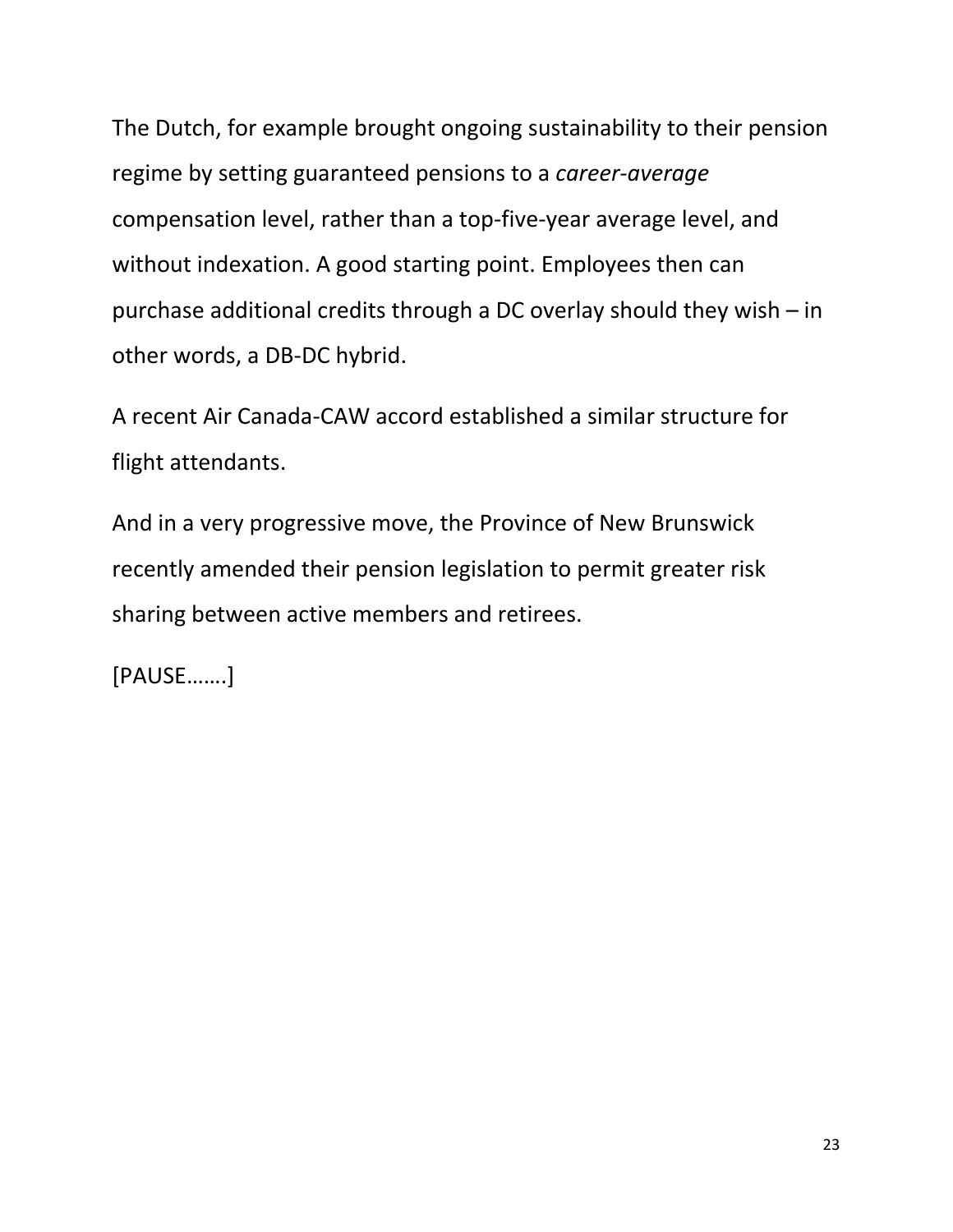We now are looking at the confluence of two major forces: boomers, such as myself and many of you, who are retiring … and are used to getting our way … with the fallout from the worst economic crisis in the lifetime of the majority of Canadians. As such, our pension funds offer not just a measure of *market* stability, but a respected voice for pension reform … which could in turn lead to national *retirement funding* stability.

Canada's retirement system has many strengths. But there are opportunities for improvement, especially for those individuals without workplace pensions. All Canadian workers should have the opportunity to maintain their desired post‐work standard of living. They should be able to participate in low‐cost, well‐managed, collective pension arrangements. Canada's current public pension structure – Old Age Security, CPP, QPP – is a good start. But supplementary pension arrangements are needed.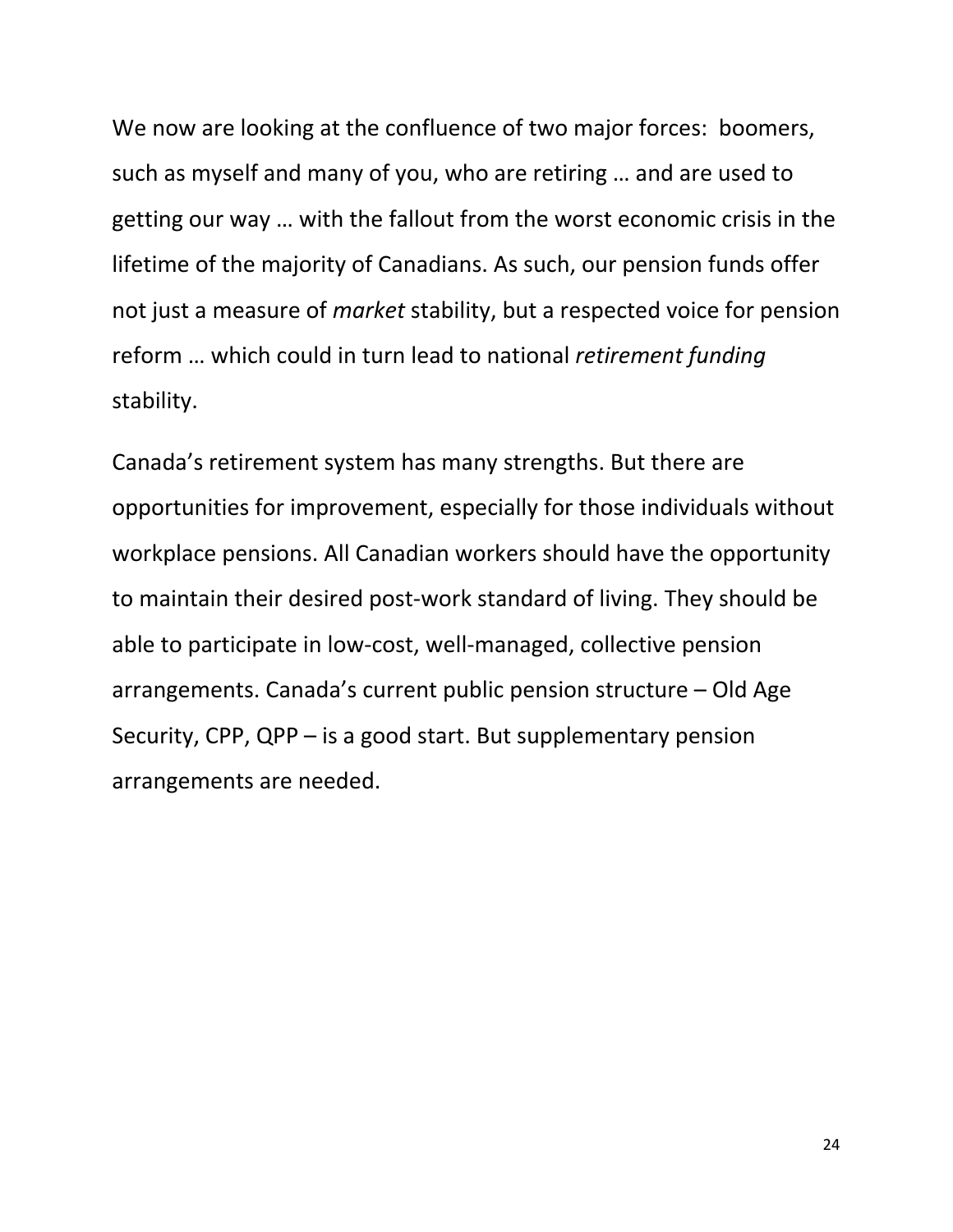With that in mind, the federal government introduced a framework for Pooled Registered Pension Plans a couple of years ago and which was tabled in the House last month. The federal government believes that this new defined contribution concept supposedly will improve the range of retirement savings options for Canadians. But from what we have seen so far, I fear it falls short of providing the level of retirement security our aging population requires. That is likely why the provinces have not moved forward as they are still trying to figure out how to make it work to address the underlying issue. Unfortunately, it smells an awful lot like a big RRSP (which have not worked). It does not address the question "How do we get people to save?" "How do we get costs down?" And since defined contribution plans place the investment risk on individual investors, it is still too much of a lottery. Pensions, like any species that wishes to survive through time, must adapt to the environment. That means we must ensure that benefits

and contributions are fair and correlated; that assets and liabilities can be balanced; that expectations are realistic and success is achievable.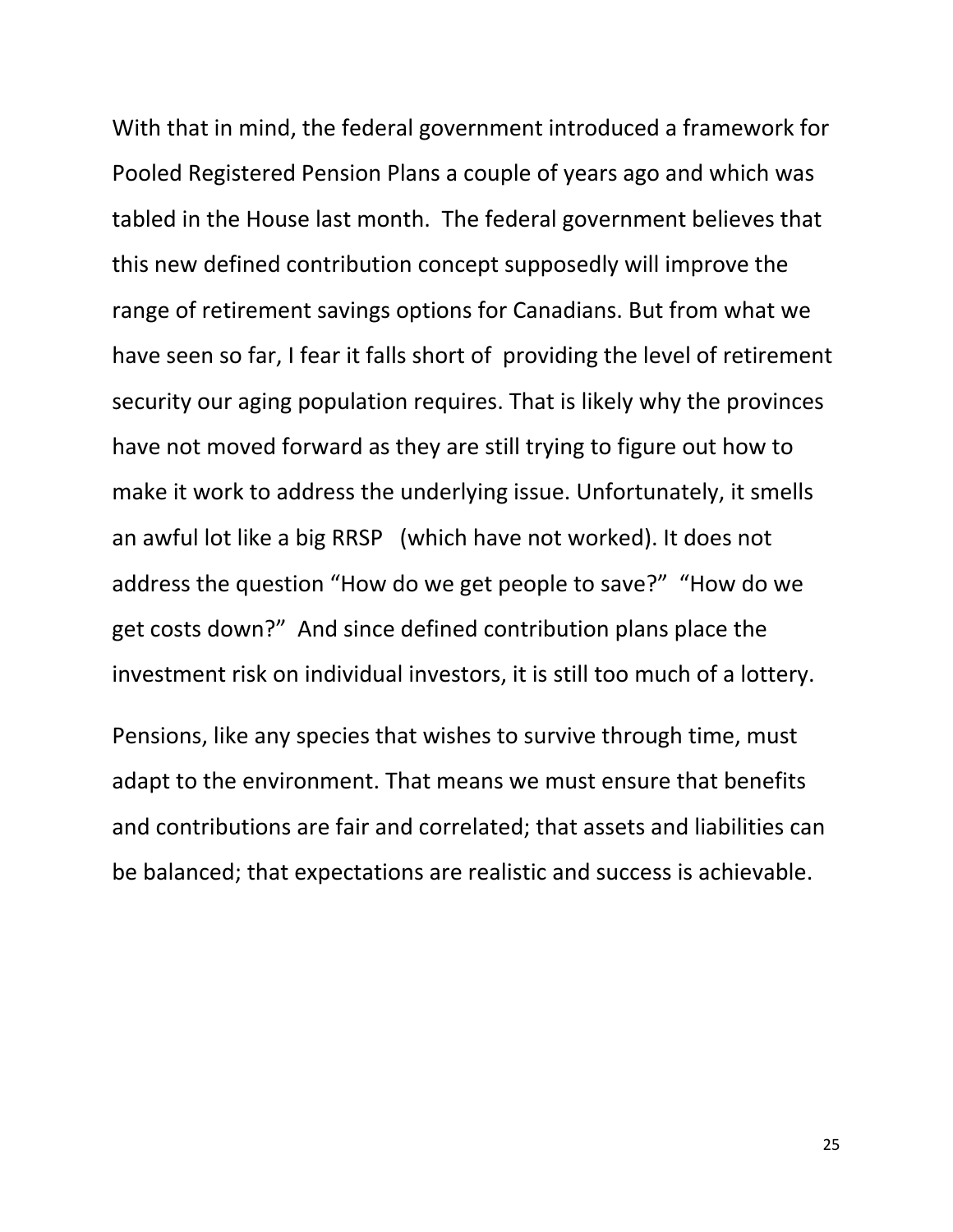And we must do all of this with both our younger (and even yet to be born teachers) as well as our older plan members in mind. As Administrator of the Teachers' Plan, we do not set contribution rates or benefit levels. But we do concern ourselves with risk and sustainability – in fact that is our responsibility as advisor to the two sponsors. In that respect the Teachers' Plan is also different in that our members are both the recipients of a guaranteed pension AND the co‐guarantor of fellow members' pensions, including all retirees. Think of it this way: every young and future teacher has pledged their pension as collateral to guarantee all of the older members' and retirees' pensions. That is why we have to keep an eye on the level of intergenerational risk embedded in our plan.